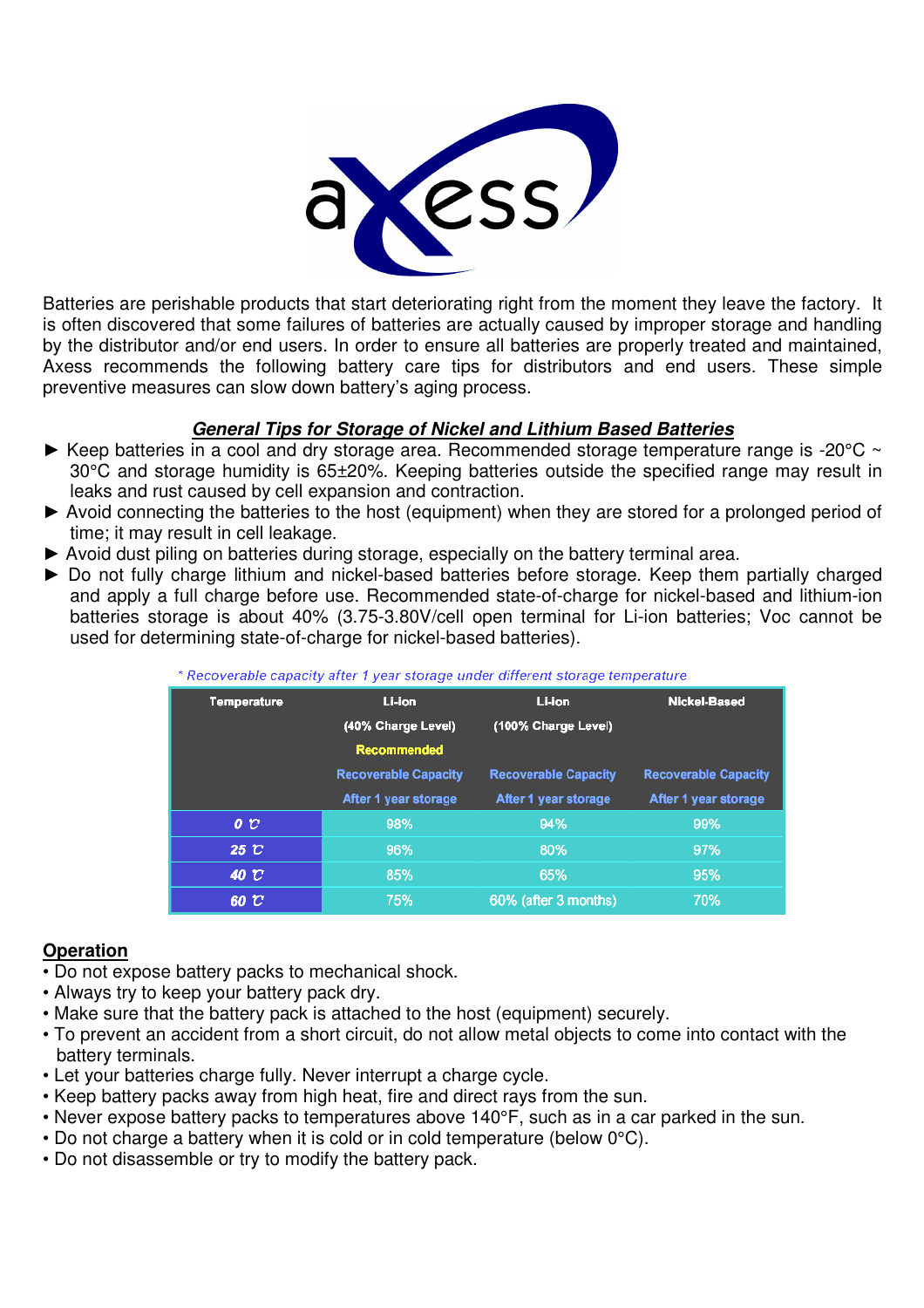# **Nickel Cadmium (Ni-Cd) and Nickel Metal Hydride (Ni-MH) Batteries**

#### **Charging and Cycling**

- ▶ Never leave a nickel-based battery sitting on a charger for more than a few days, even on a trickle charger. Prolonged trickle charge causes crystalline formation (memory effect).
- ► Recharge your battery when your equipment signals "low battery". Failure to "deep cycle" batteries will result in "memory" build-up. This can significantly reduce your battery's run time as well as shorten the battery's overall cycle life. Periodic discharge (recommended once per month, running down battery on the equipment will also do) to 1V/cell is essential.
- ► Stabilize battery to room temperature (22°C/72°F.) **before** charging. Charging below 4.4°C / 40°F or above 40°C / 104°F will decrease cycle life.

► **Cycling (Priming)** is recommended to regain lost capacity after a nickel-based battery has been stored for 6 months or longer. Cycling can be achieved by applying a slow charge followed by one or several discharge/charge cycles. The recovery rate is governed by the condition under which the battery was stored. The longer and warmer the storage temperature, the more cycles will be required.

Excessive cycling should be avoided because of wear-down effect.

► **Forming** - Nickel-based batteries are not always fully-formed when leaving the factory. Applying several charge/discharge cycles through normal use or with a battery analyzer completes the forming. The number of cycles needed to attain full capacity differs between cell manufacturers. Batteries assembled with high-quality cells from Japanese manufacturers perform to specification after 5-7 cycles. Others may need 50~100 cycles to reach acceptable capacity levels. The forming process is only required when the battery is new.

► **Initializing** - Initial batteries before placing into service for the first time. Let your battery stay in the charger approximately 50% longer than a normal charge (approximately 2-4 hours for rapid charger and 14-16 hours for a slow charger). Only initialize batteries on the first charge.

#### **Storage**

Typical shelf life for Ni-Cd batteries is 2-3 years. A Ni-Cd battery's capacity will decrease by 10% in the first 24 hours, then decline to about 10% every 30 days thereafter. Typical shelf life for Ni-MH batteries is 2 years. The self discharge rate for a Ni-MH battery is about 1.5~2 times greater than that of a Ni-Cd battery. For all nickel-based batteries, self discharge will increase with higher temperatures.

### \* Residual capacity after self-discharge under various storage temperature



**Ni-Cd Batteries** 

**Ni-MH Batteries**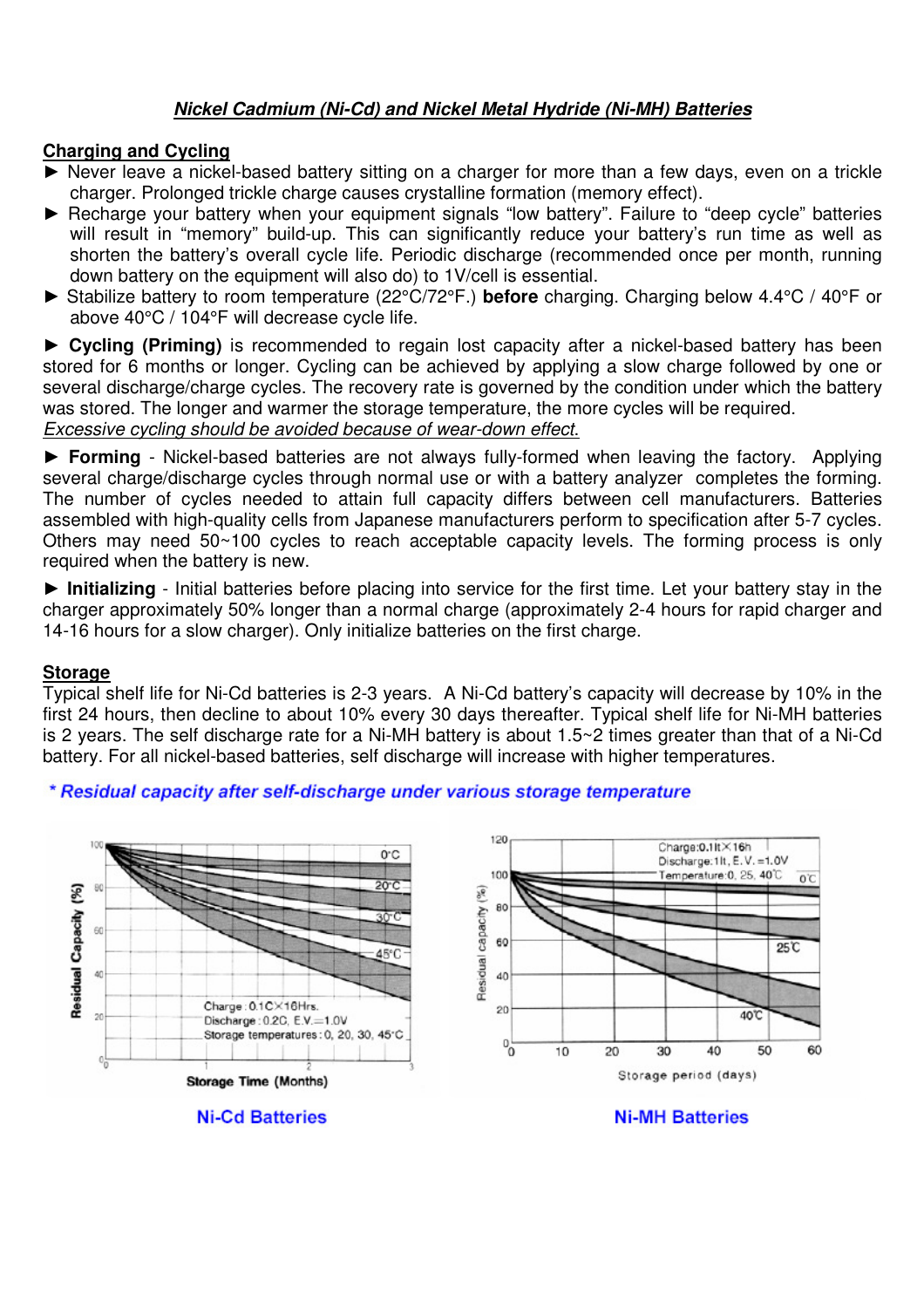- Ni-Cd batteries can be stored up to two years and Ni-MH batteries can be stored up to one year without suffering from significant cycle loss. If you plan to store batteries for longer than 90 days, charging your batteries every 90 days is highly recommended to maintain maximum capacity.
- When a nickel-based battery's voltage drops below 0.8V/cell, normal desktop chargers (rapid and trickle) may not be able to activate the battery and complete a successful charge. These batteries must be cycled by specialized charging equipment/analyzer.

# **Lithium Ion (Li-ion) & Lithium Polymer (Li-Polymer) Batteries**

## **Charging**

► Do not attempt to recharge a Li-ion battery below 1.5V/cell for safety reason.

► Charge Li-ion batteries often, except before a long storage. Avoid repeated deep discharges, there is no memory effect when unscheduled charges are applied. But excessive charge/discharge cycles should be avoided because of the wear-down effect.

► If the Li-ion battery is used on a laptop that is capable of running without a battery and fixed power is used most of the time, remove the battery and store it in a cool place.

► Li-ion batteries do not have memory effect; however, batteries with fuel gauges may suffer "digital" memory effect" that is caused by frequent short discharge and charge pattern. In order to achieve higher-accuracy of the fuel gauge over time, a deliberate full discharge and charge is recommended every 30 charges.

#### **Storage**

► If a Li-ion battery is left discharged after use, the self-discharge will further drain the pack and eventually trip the protection circuit at about 2.5 volts per cell. At this point, the charger will no longer recognize the battery and the pack appears dead. Only specialized equipment or advanced battery analyzer will be able to re-activate the protection circuit and recharge the battery. Charge for about 30 minutes before storage if the Li-ion battery is depleted.

► Do not stockpile lithium-ion batteries; and avoid buying dated stock. The aging process cannot be reversed and cycling will not improve.

► The self-discharge of the lithium-ion battery is 5% in the first 24 hours after charge, and then reduces to 1% to 2% per month thereafter. The safety circuit adds about 3%. High cycle count and aging have little effect on the self-discharge of lithium-based batteries.

It is the distributors' and end users' responsibility to ensure that their battery packs are handled, charged, and stored with proper manner. Multiple factors can affect the overall reliability of a battery pack, so it is impossible to give an accurate prediction on battery's life. However, if all of the above procedures are followed and implemented precisely, then it is certain that most battery can maintain at its optimal performance level during their life time.

Please consult with Axess Ltd. if there is any question related to battery care.

# **Battery Care & Legislation**

### **Industrial Batteries**

As a producer of industrial batteries under the Waste Batteries and Accumulators Regulations 2009, we, Axess International Ltd, produce (Nicad, Nimh, Li-ion, SLA, alkaline) batteries. We are obliged to take back free of charge, waste industrial batteries supplied to an end user for treatment and recycling. We